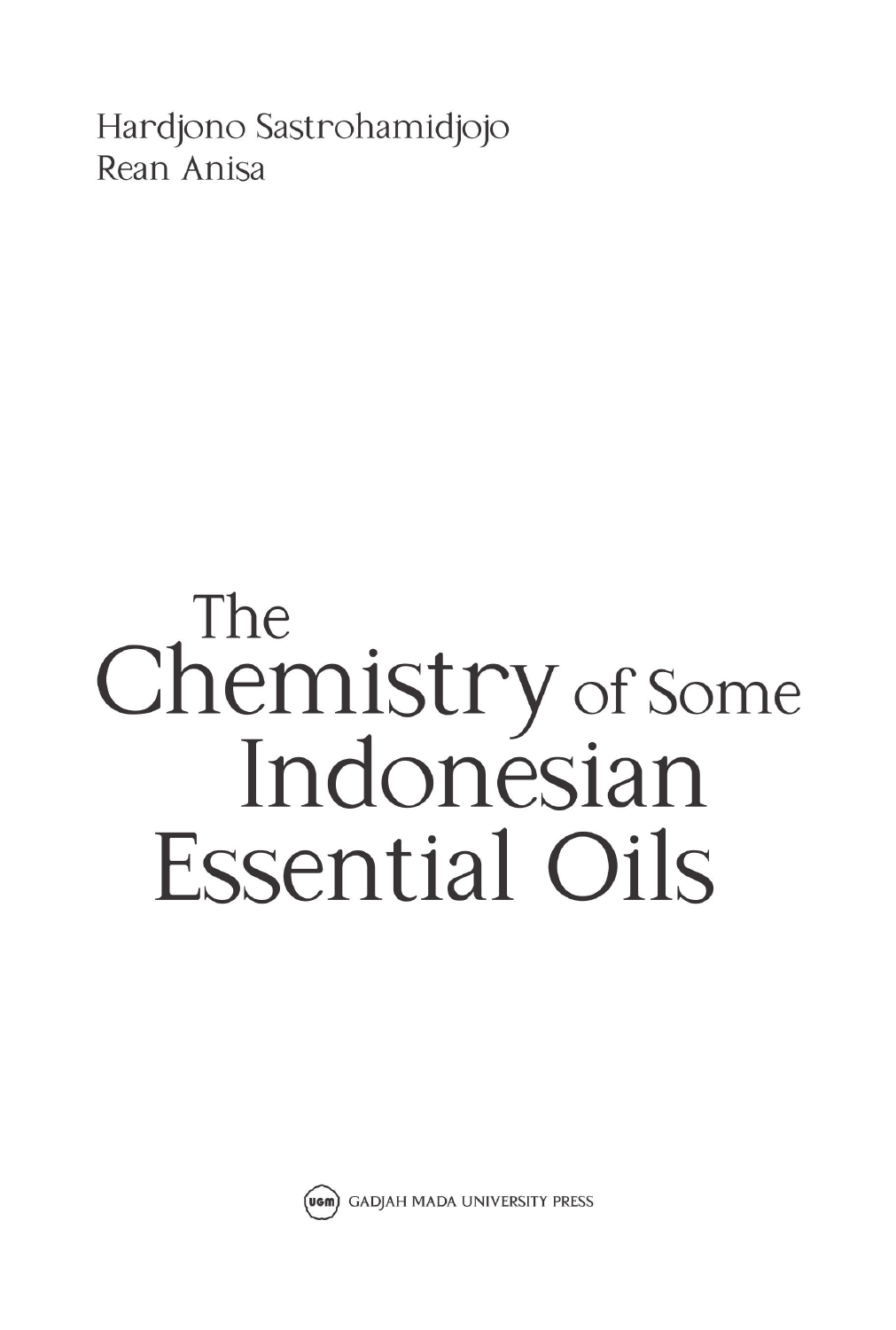#### **Editors Introduction**

Essential oil is a highly valued product used by a wider and wider scope of people whether they aware of it or not. Essential oils can be used as a mixture for various products such as beauty, health, and wellbeing. In Indonesia, the number of essential oils producer and seller have been increasing as more people see the benefit of essential oils they can obtain. However, this phenomenon must be addressed carefully by the essential oil producers in Indonesia as the challenge can be more advanced such as the limited supply and the low quality of essential oils.

Prof. (Emr.) Dr. Hardjono Sastrohamidjojo, a professional in organic chemistry, has a great interest in the chemistry of essential oils. He was the pioneer in this field. This book is written with passion and altruistic motivations by him, and this edition is based on the Kimia Minyak Atsiri which previously published in 2004. Some revision has been made in this book. The author discuss the chemistry of some essential oils in such a well-structured manner that it is easy to follow and understood. At the beginning, the author illustrates essential oils and its chemistry in general. Later on, the author specifically describe the chemistry of certain essential oils in the following chapters: Citronela Oil, Clove Leaf Oil, Peppermint Oil (from Mentha Arvensis), Turpentine Oil, Lawang Oil, Patchouli Oil, Fennel Oil, Sandalwood Oil, Vetiver Oil, and Cananga Oil. By the end of these chapters, the author provides a list of questions useful for the readers to check their comprehension.

As it has been stated before, the challenge to fulfil the increasing demand and maintain the quality of essential oils produced in Indonesia are becoming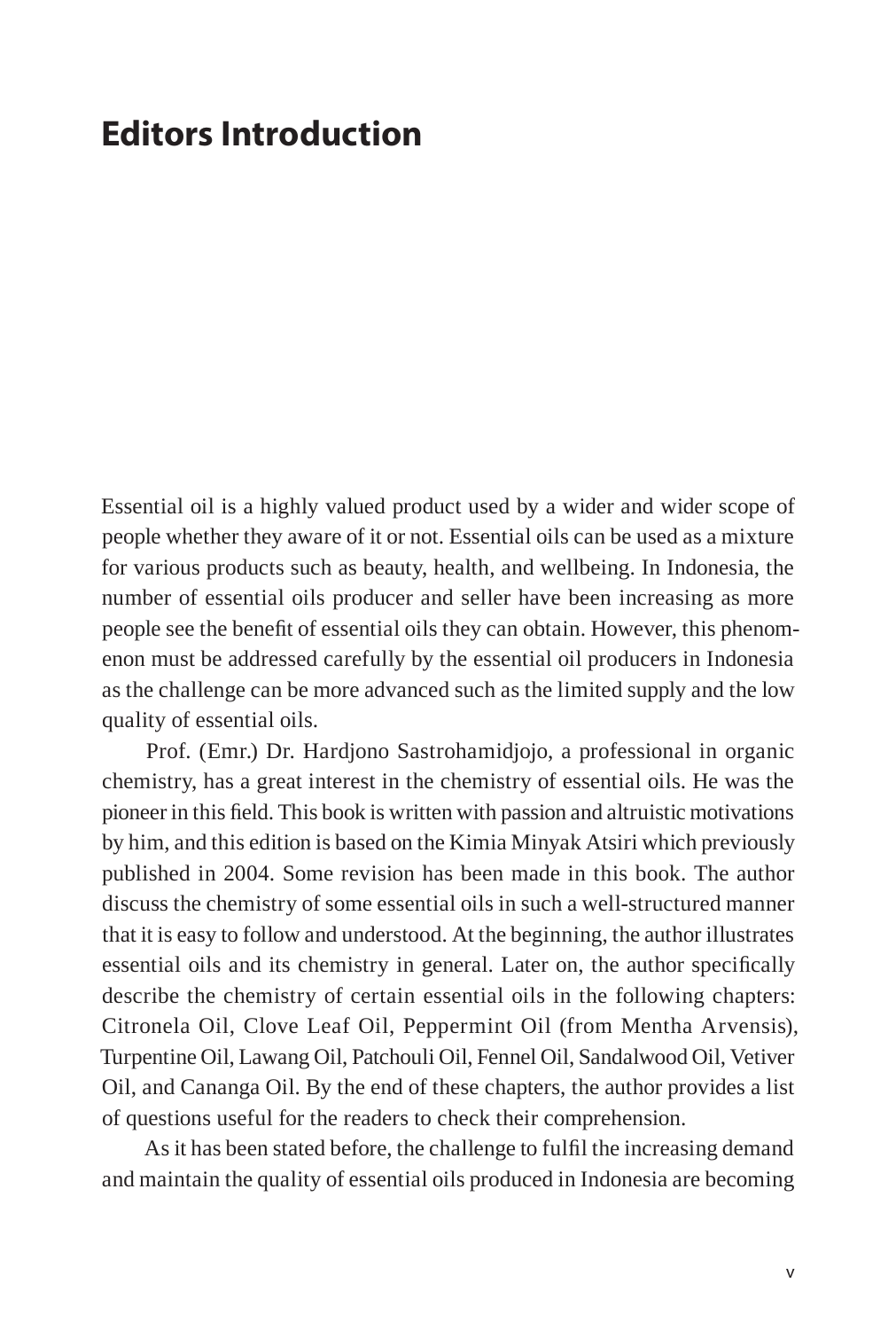more advanced. Thus, the collaboration among the researcher, the producer, and other private stakeholders to face these phenomena is urgently required. In accordance to that, this book provides the fundament for any academic or people interested in exploring this field further and giving contribution to society.

Editor

Tribhuwana Dewi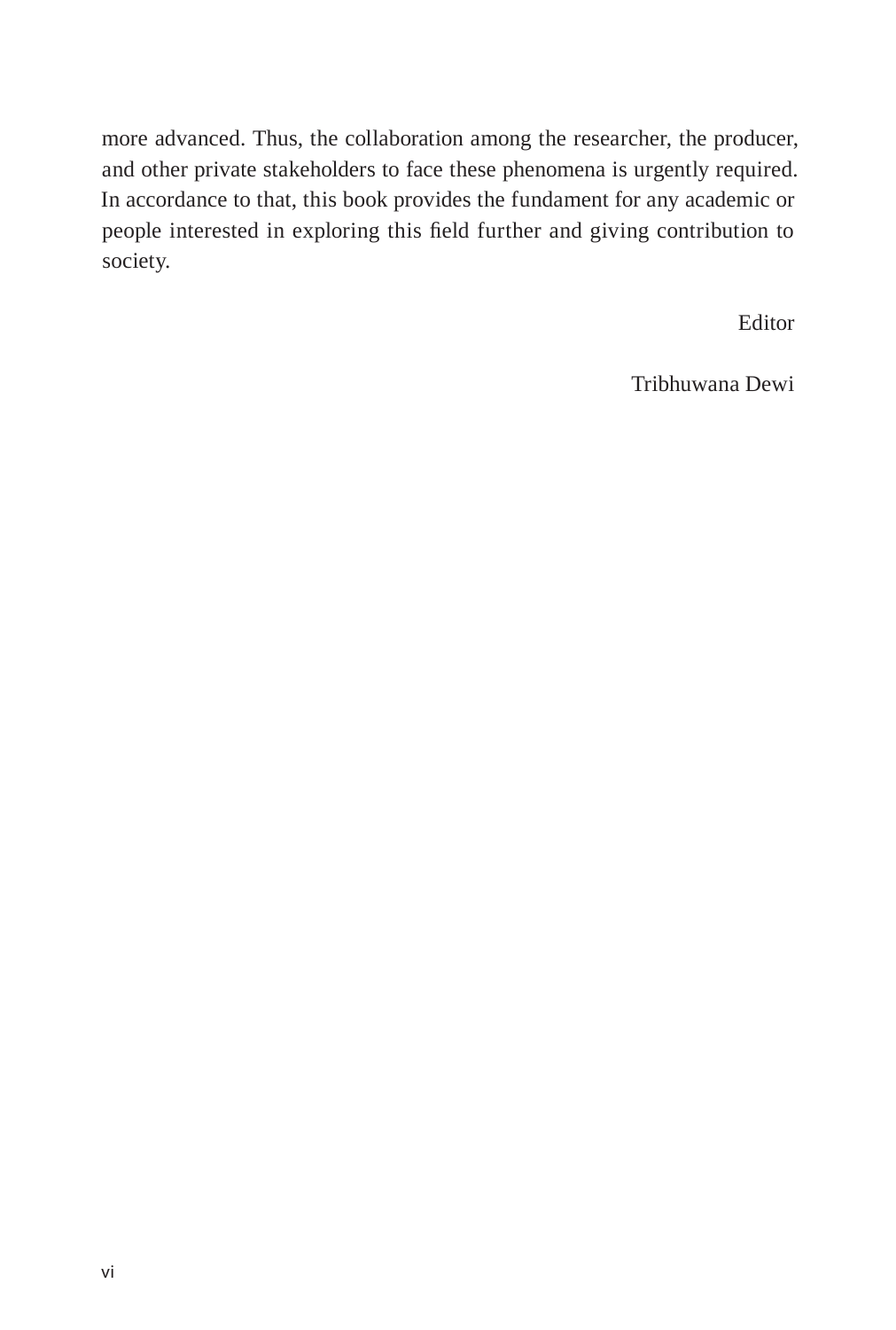#### **Preface**

This book is the result of doctoral program research conducted by the author. This laboratory scale research can be upgraded to semi-industry, even industry scale.

The author is very grateful to Prof.Dr. J.F. Arens and to Prof.Dr.Ir. H. Johannes for the kind encouragement and interest they have provided, and to Dr. A. Schaap for his assistance.

The author would also like to say thank you to Prof. Dr. Asep Kadarrohman and Prof. Sohilaid for the caryophyllene compound and lawang oil they have contributed.

Last but not least, acknowledgements are due to Rean Anisa for the willingness to be the editor of this book, and also to Universitas Gadjah Mada Press Yogyakarta that has published this book.

> Yogyakarta, March 2018 Author,

Prof . (Emr). Dr. Hardjono Sastrohamidjojo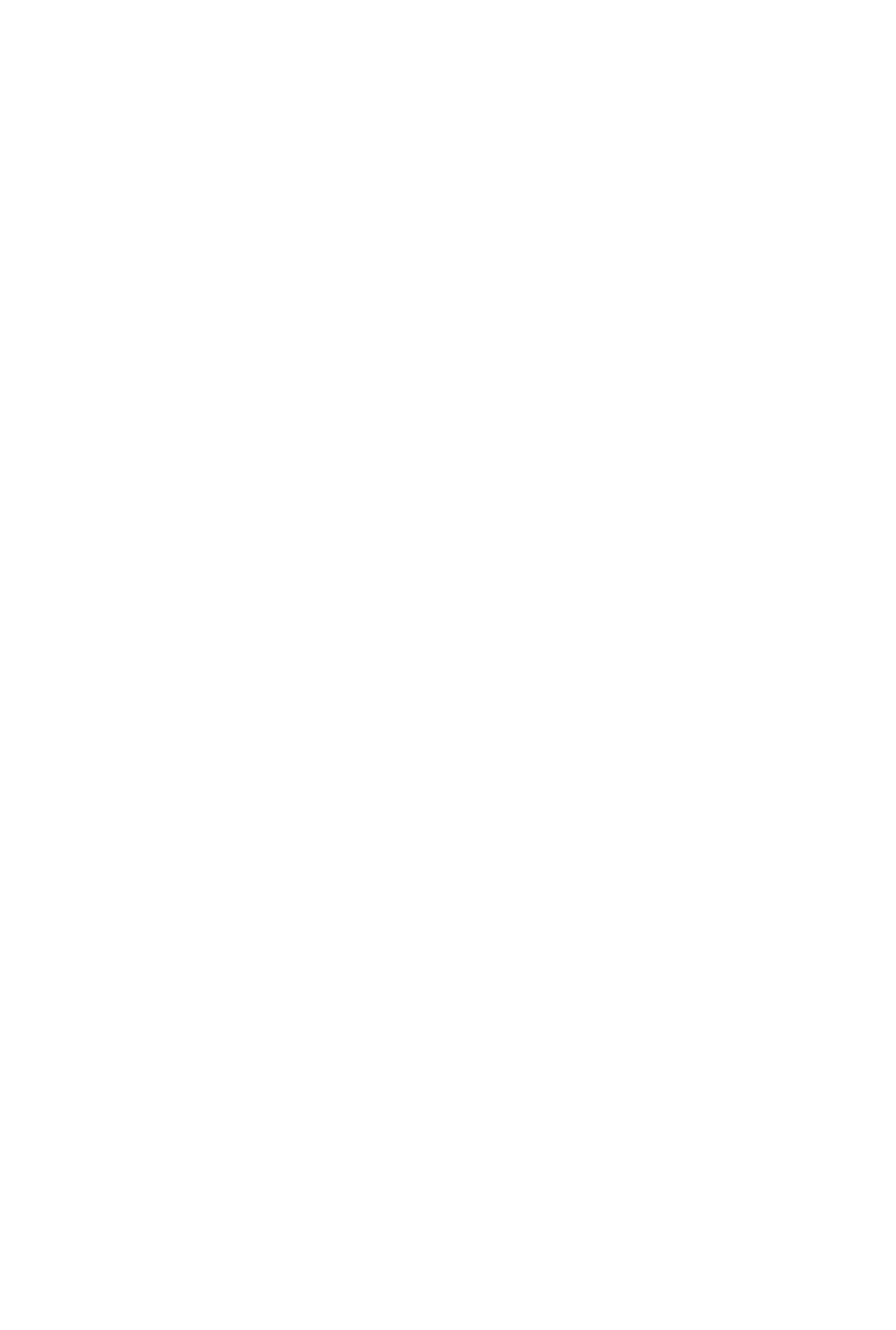## **Table of Contents**

|     |                                                              | $\overline{\mathbf{V}}$ |
|-----|--------------------------------------------------------------|-------------------------|
|     |                                                              |                         |
|     |                                                              | ix                      |
|     |                                                              | xiii                    |
|     |                                                              | XV                      |
|     |                                                              | xix                     |
|     |                                                              | $\mathbf{1}$            |
| 1.1 |                                                              | $\mathbf{1}$            |
| 1.2 | Method for the Production of Essential Oils in Indonesia     |                         |
|     |                                                              | $\overline{2}$          |
| 1.3 | Possibilities for the Utilization of Essential Oils          | 3                       |
| 1.4 | The Processing of Essential Oils to be Higher Economic       |                         |
|     |                                                              | 6                       |
|     |                                                              | 11                      |
|     |                                                              | 13                      |
| 2.1 |                                                              | 13                      |
| 2.2 |                                                              | 17                      |
| 2.3 |                                                              | 25                      |
| 2.4 | Chemical Transformation of Components of Citronella          |                         |
|     |                                                              | 28                      |
| 2.5 | Preparation of Pseudoionone ( $\psi$ -ionone) from Rhodinol. | 46                      |
| 2.6 |                                                              | 50                      |
| 2.7 | Cyclization of Pseudoionone by Means of 85% $H_2PO_4$        | 52                      |
|     |                                                              |                         |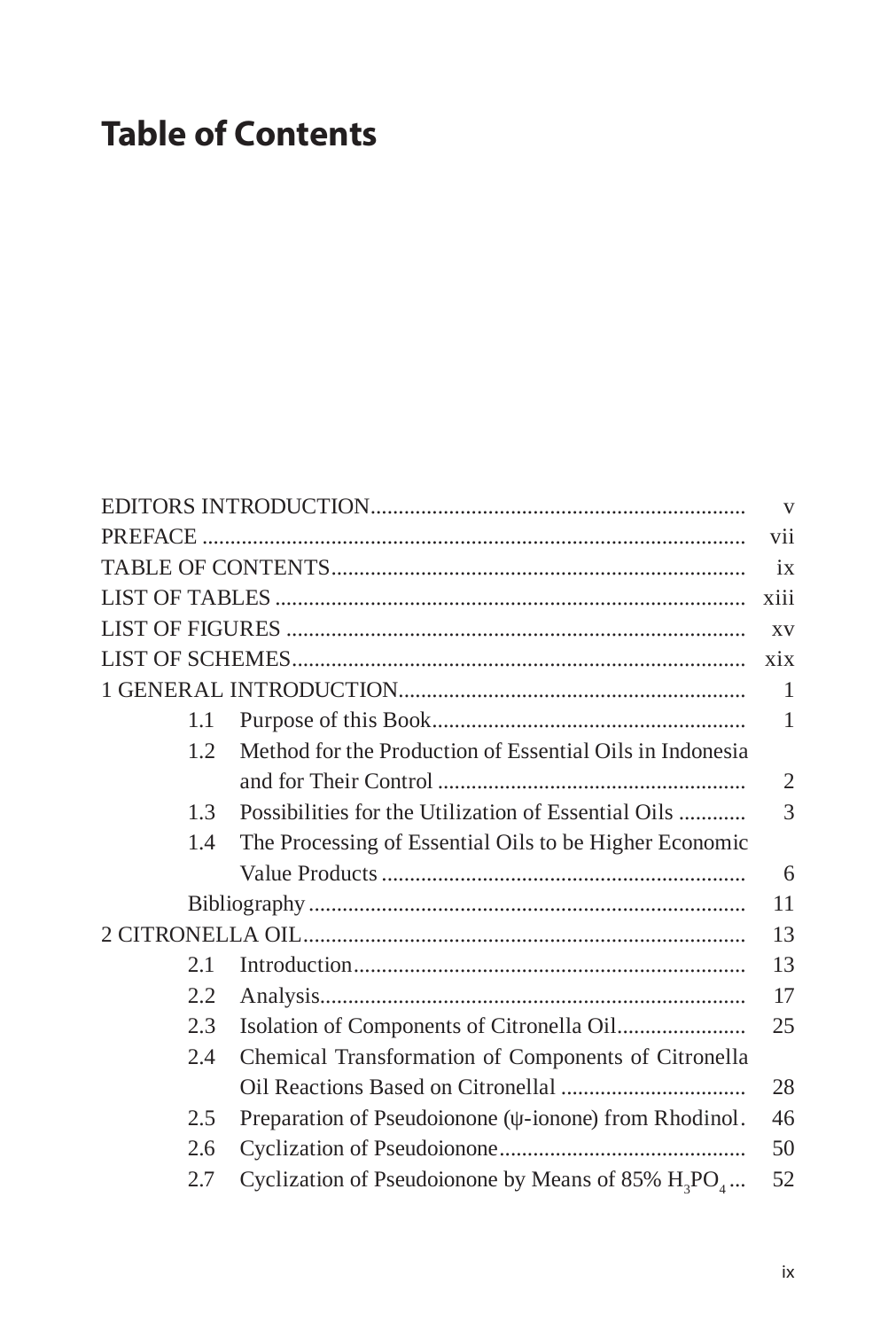| 2.8  | Cyclization of Pseudoionone by Means of 95-97%        |     |
|------|-------------------------------------------------------|-----|
|      |                                                       | 52  |
| 2.9  |                                                       | 53  |
| 2.10 |                                                       | 59  |
| 2.11 |                                                       | 62  |
|      |                                                       | 64  |
|      |                                                       | 67  |
| 3.1  |                                                       | 67  |
| 3.2  | Isolation of Eugenol and β-Caryophyllene              | 68  |
| 3.3  |                                                       | 69  |
| 3.4  | Analysis of "Crude Caryophyllene" by a Combination of |     |
|      | Gas-Chromatography and Mass-Spectrometry              | 70  |
| 3.5  |                                                       | 74  |
| 3.6  |                                                       | 90  |
| 3.7  | Caryophyllene Oxidation by Means of Potassium         |     |
|      |                                                       | 94  |
|      |                                                       | 96  |
|      | 4 PEPPERMINT OIL ESSENTIAL OIL FROM MENTHA ARVENSIS.  | 99  |
| 4.1  |                                                       | 99  |
| 4.2  |                                                       | 100 |
| 4.3  | The Presence of Peppermint Oil in Plants              | 100 |
| 4.4  |                                                       | 101 |
| 4.5  |                                                       | 102 |
| 4.6  |                                                       | 102 |
| 4.7  | Distillation Process and Analysis of Soil Nutrients   | 102 |
| 4.8  | Sampling Source of the Mentha arvensis Plants         | 103 |
| 4.9  |                                                       | 105 |
| 4.10 | Analysis of the Components of Peppermint Oil          | 110 |
| 4.11 |                                                       | 110 |
|      |                                                       | 131 |
|      |                                                       | 133 |
| 5.1  |                                                       | 133 |
| 5.2  | Conversion of Alpha-pinene to Camphora                | 135 |
|      |                                                       |     |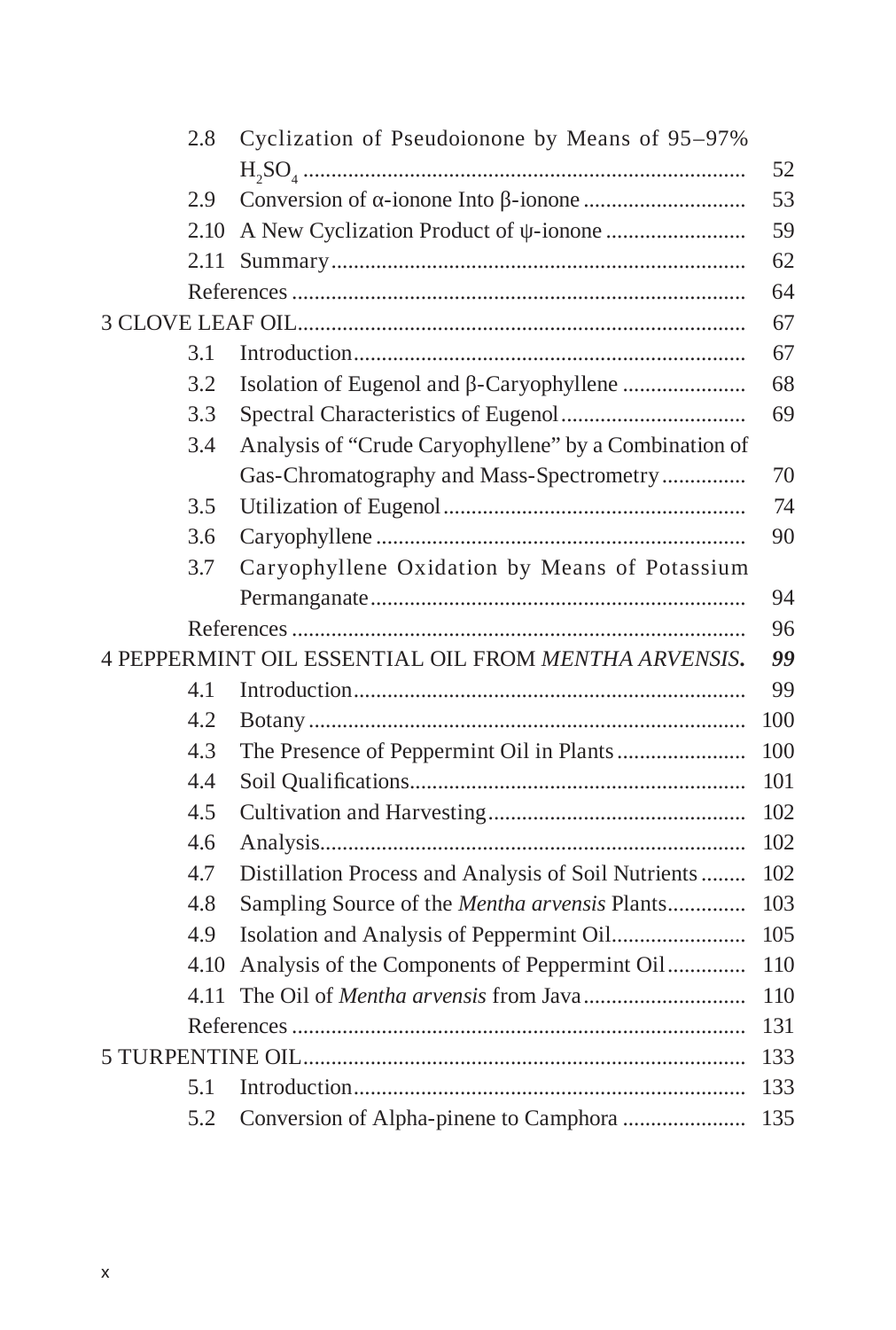| 5.3  | Isolation and Identification of (+) Alpha-pinene ((1R)-pin-2- |     |
|------|---------------------------------------------------------------|-----|
|      | ene) and (+)-3-carene ((1S)-3,7,7-trimethylnorcar-3-ene)      |     |
|      |                                                               | 142 |
|      |                                                               | 146 |
|      |                                                               | 149 |
| 6.1  |                                                               | 149 |
| 6.2  |                                                               | 150 |
|      |                                                               | 161 |
|      |                                                               | 163 |
| 7.1  |                                                               | 163 |
| 7.2  |                                                               | 167 |
| 7.3  | Isolation and Identification of Patchouli Alcohol             | 168 |
| 7.4  |                                                               | 168 |
| 7.5  | Esterification of Patchouli Alcohol by Means of Acid          |     |
|      |                                                               | 169 |
| 7.6  | Dehydration Patchouli Alcohol to Patchoulene                  | 171 |
|      |                                                               | 173 |
|      |                                                               | 175 |
| 8.1  |                                                               | 175 |
| 8.2  |                                                               | 176 |
| 8.3  |                                                               | 177 |
| 8.4  | Isolation of Fennel Oil and Conversion of Anetol              | 179 |
| 8.5  | Isolation of Fennel Oil by Steam Distillation                 | 181 |
| 8.6  |                                                               | 187 |
| 8.7  |                                                               | 188 |
| 8.8  |                                                               | 191 |
| 8.9  |                                                               | 193 |
| 8.10 |                                                               | 195 |
| 8.11 |                                                               | 196 |
| 8.12 |                                                               | 198 |
|      | 8.13 Reaction of Friedel Crafts Alkylation in Anetol          | 201 |
|      |                                                               | 206 |
|      |                                                               | 209 |
| 9.1  |                                                               | 209 |
| 9.2  |                                                               | 210 |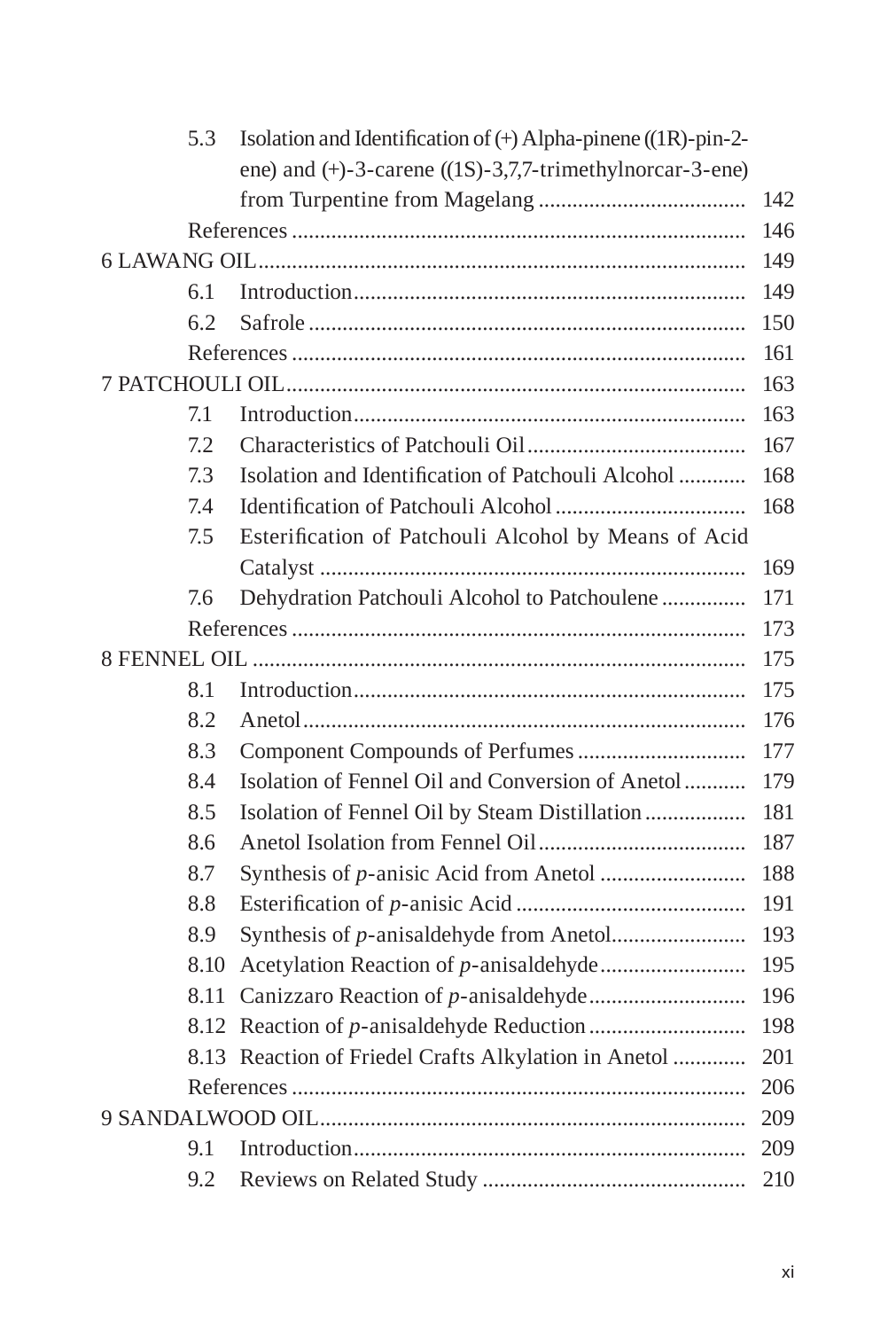| 9.3 |  |  |
|-----|--|--|
| 9.4 |  |  |
|     |  |  |
|     |  |  |
|     |  |  |
|     |  |  |
|     |  |  |
|     |  |  |
|     |  |  |
|     |  |  |
|     |  |  |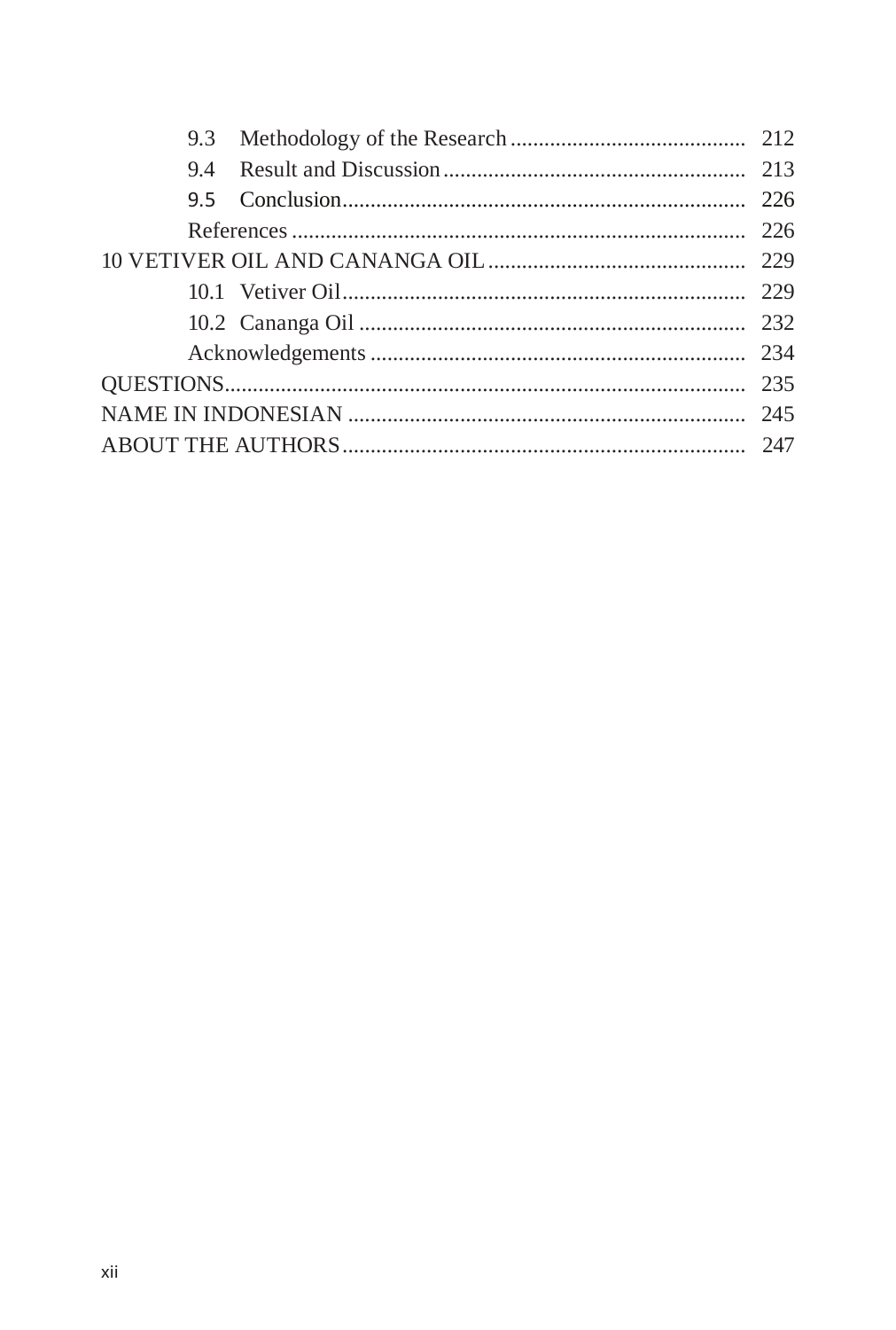## **List of Tables**

| Table 1.1 |                                                                        | 5   |
|-----------|------------------------------------------------------------------------|-----|
| Table 1.2 |                                                                        | 5   |
| Table 2.1 |                                                                        | 16  |
| Table 2.2 |                                                                        | 17  |
| Table 4.1 | Analysis results of several soil minerals (ppm)                        | 103 |
| Table 4.2 | Menthone, menthol, and menthyl acetate contents in                     |     |
|           |                                                                        | 106 |
| Table 4.3 | Physical-chemical characteristics of Mentha arvensis oil               | 108 |
| Table 6.1 | Interpretation result of spectrum <sup>1</sup> H NMR from isosafrole   | 155 |
| Table 6.2 | Interpretation of <sup>1</sup> H NMR spectrum from piperonal           | 158 |
| Table 7.1 |                                                                        | 164 |
| Table 7.2 | Physical constants comparison between patchouli oil from               |     |
|           | isolation and Indonesian Industry Standard (SII) (1975)                | 168 |
| Table 7.3 |                                                                        | 169 |
| Table 7.4 | Analysis result of <sup>1</sup> H NMR spectra from patchouli alcohol   | 169 |
| Table 7.5 |                                                                        | 171 |
| Table 8.1 | Spectra data of trans-anetol (1-metoxy-4-(1-propenyl)                  |     |
|           |                                                                        | 188 |
| Table 8.2 | Canizzaro reaction results of p-anisaldehyde                           | 198 |
| Table 8.3 | Interpretation results spectra <sup>1</sup> H NMR from anetol reaction |     |
|           |                                                                        | 203 |
| Table 9.1 | Oil content of some odour parts of Timor Santalum album                |     |
|           |                                                                        | 213 |
|           |                                                                        |     |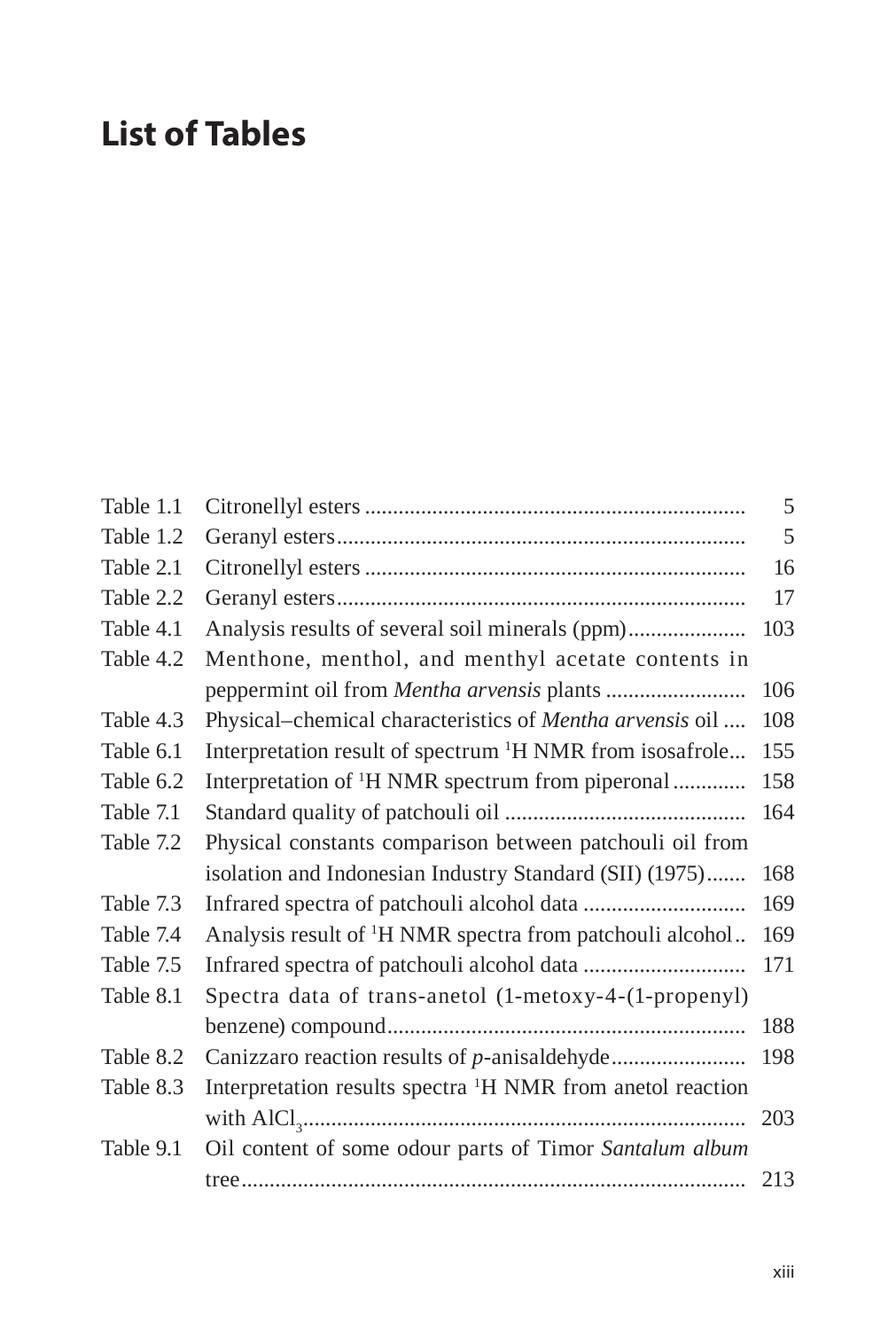| Table 9.2 Some physico-chemical properties of sandalwood oil  214     |  |
|-----------------------------------------------------------------------|--|
| Table 9.3 Chemical composition of Indonesian sandalwood oil extracted |  |
|                                                                       |  |
| Table 9.4 Oil content and chemical composition of sandalwood oil 224  |  |
| Table 9.5 A new proposed comparison of the chemical component from    |  |
|                                                                       |  |
|                                                                       |  |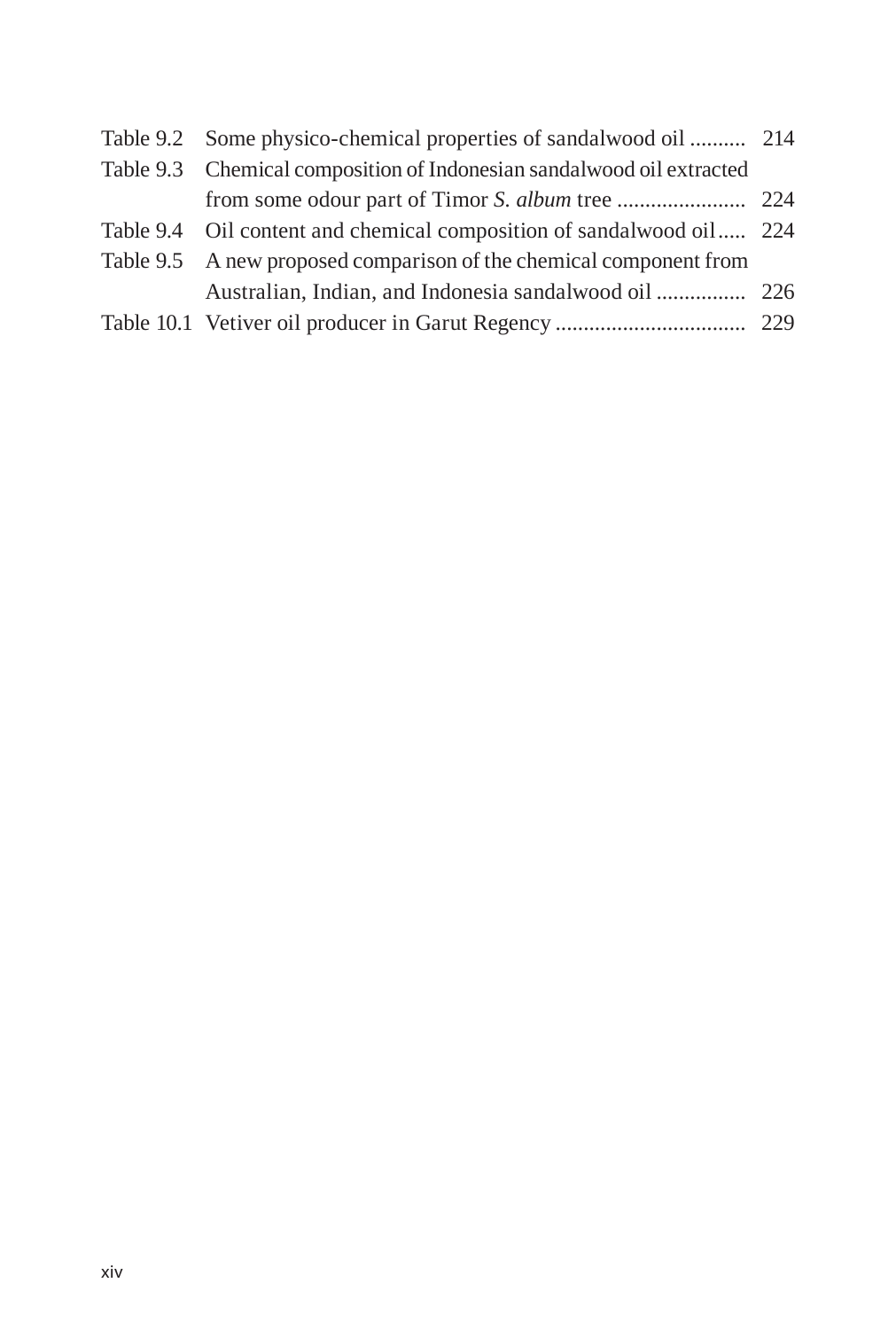# **List of Figures**

| Figure 2.1  |                                                                      | 18 |
|-------------|----------------------------------------------------------------------|----|
| Figure 2.2  |                                                                      | 19 |
| Figure 2.3  |                                                                      | 20 |
| Figure 2.4  |                                                                      | 20 |
| Figure 2.5  |                                                                      | 20 |
| Figure 2.6  |                                                                      | 21 |
| Figure 2.7  |                                                                      | 22 |
| Figure 2.8  |                                                                      | 22 |
| Figure 2.9  |                                                                      | 22 |
| Figure 2.10 |                                                                      | 23 |
| Figure 2.11 |                                                                      | 24 |
| Figure 2.12 |                                                                      | 24 |
| Figure 2.13 |                                                                      | 46 |
| Figure 2.14 | Chromatogram of distilled product of $\alpha$ - and $\beta$ -ionone, |    |
|             | determined on 3% OV-17 on chromosorb WHP                             | 58 |
| Figure 2.15 |                                                                      | 59 |
| Figure 2.16 |                                                                      | 59 |
| Figure 2.17 |                                                                      | 61 |
| Figure 2.18 |                                                                      | 63 |
| Figure 3.1  |                                                                      | 69 |
| Figure 3.2  | Gas chromatogram of the non-phenolic substituents of                 |    |
|             |                                                                      | 71 |
| Figure 3.3  |                                                                      | 71 |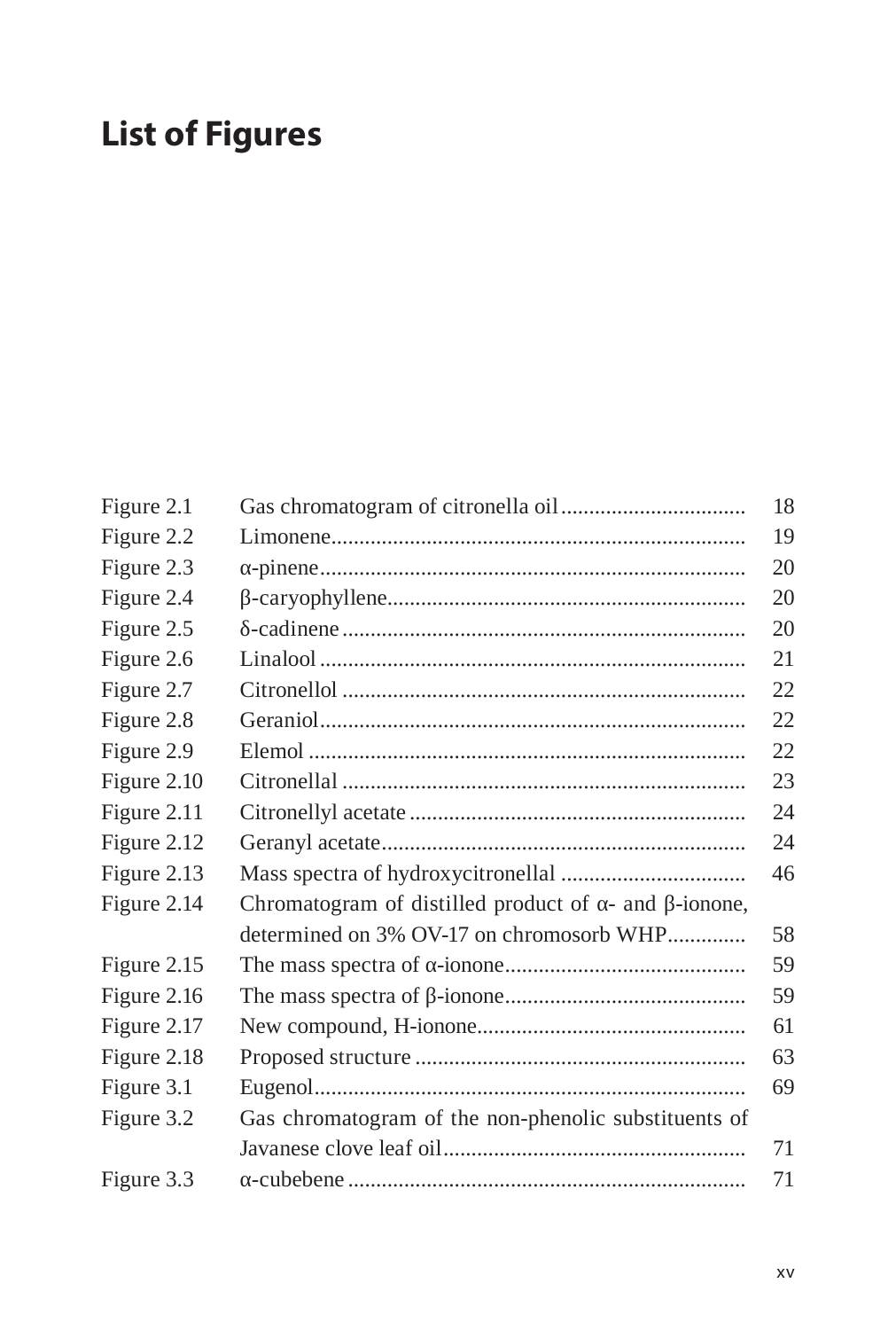| Figure 3.4  |                                                          | 72  |
|-------------|----------------------------------------------------------|-----|
| Figure 3.5  |                                                          | 72  |
| Figure 3.6  |                                                          | 72  |
| Figure 3.7  |                                                          | 73  |
| Figure 3.8  |                                                          | 74  |
| Figure 3.9  | 1-allyl-3-methyl-4-hydroxy-5-methoxybenzene              | 76  |
| Figure 4.1  | Relation of plants age with menthone and menthol content |     |
|             |                                                          | 106 |
| Figure 4.2  | Gas chromatogram of the oil of Mentha arvensis from      |     |
|             |                                                          | 111 |
| Figure 4.3  |                                                          | 112 |
| Figure 4.4  |                                                          | 113 |
| Figure 4.5  |                                                          | 115 |
| Figure 4.6  |                                                          | 117 |
| Figure 4.7  |                                                          | 118 |
| Figure 4.8  | Gas chromatogram of peppermint oil from                  |     |
|             |                                                          | 123 |
| Figure 6.1  |                                                          | 153 |
| Figure 6.2  |                                                          | 158 |
| Figure 7.1  |                                                          | 163 |
| Figure 7.2  |                                                          | 166 |
| Figure 7.3  | Distillation unit for processing patchouli               | 166 |
| Figure 8.1  | Chromatogram from steam distillation of fennel seeds     | 182 |
| Figure 8.2  |                                                          | 183 |
| Figure 8.3  |                                                          | 184 |
| Figure 8.4  |                                                          | 184 |
| Figure 8.5  |                                                          | 185 |
| Figure 8.6  |                                                          | 186 |
| Figure 8.7  |                                                          | 190 |
| Figure 8.8  |                                                          | 192 |
| Figure 8.9  |                                                          | 194 |
| Figure 8.10 |                                                          | 200 |
| Figure 9.1  |                                                          | 211 |
| Figure 9.2  |                                                          | 211 |
| Figure 9.3  |                                                          | 212 |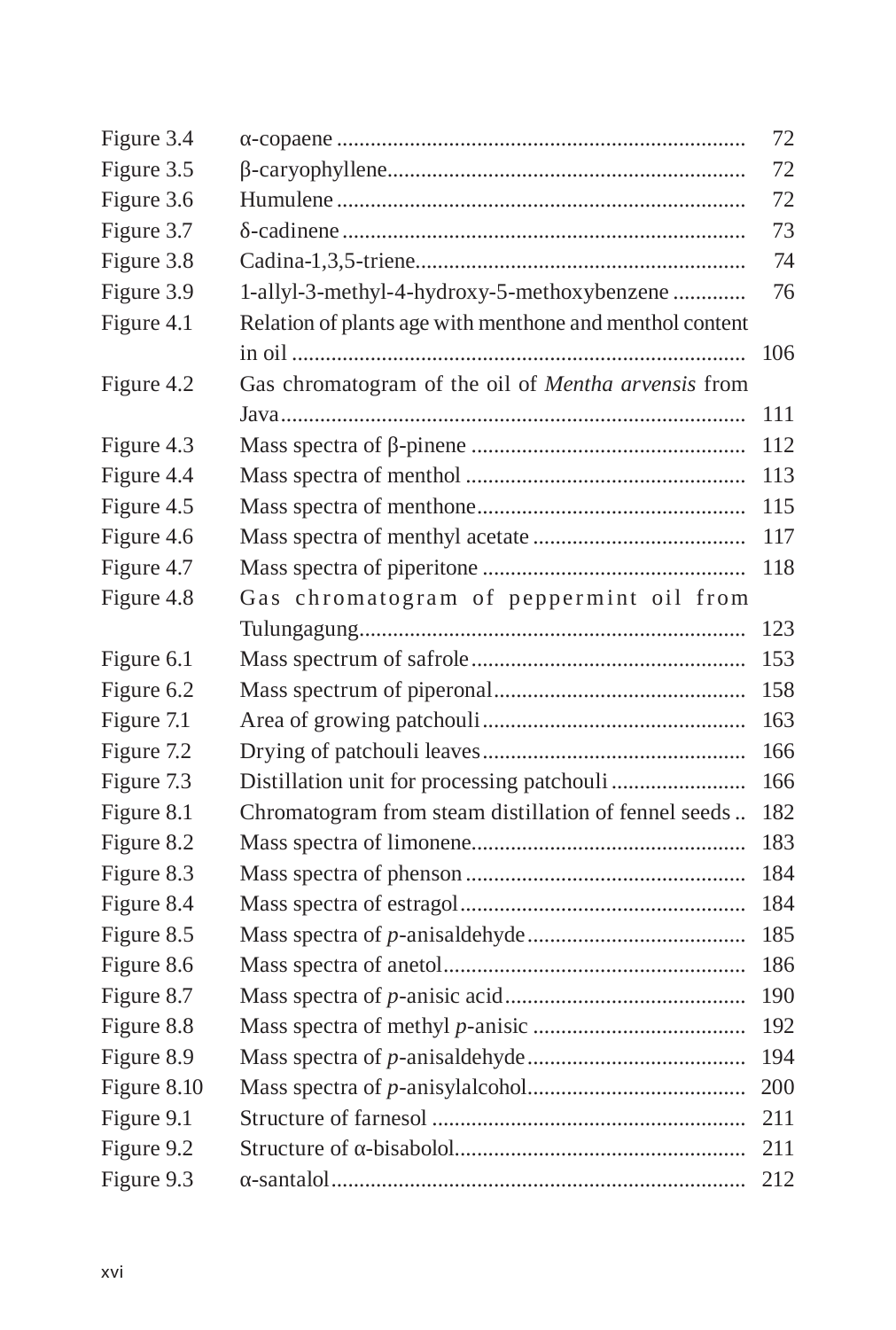| Figure 9.5  | Chromatogram analysis of oil extracted from the root  216 |     |
|-------------|-----------------------------------------------------------|-----|
| Figure 9.6  | Chromatogram analysis of the oil extracted from the       |     |
|             |                                                           | 219 |
| Figure 9.7  | Chromatogram analysis of the oil extracted from the       |     |
|             |                                                           | 221 |
| Figure 9.8  | Mass spectra of peak no. 1 of oil extracted from the      |     |
|             |                                                           | 221 |
| Figure 9.9  | Mass spectra of peak no. 2 of oil extracted from the      |     |
|             |                                                           |     |
| Figure 9.10 | Mass spectra of peak no. 3 of oil extracted from the      |     |
|             |                                                           |     |
| Figure 9.11 | Mass spectra of peak no. 4 of oil extracted from the      |     |
|             |                                                           | 223 |
| Figure 10.1 |                                                           | 230 |
| Figure 10.2 |                                                           | 231 |
| Figure 10.3 | Distillation unit for processing vetiver grass            | 231 |
| Figure 10.4 |                                                           | 233 |
| Figure 10.5 |                                                           | 233 |